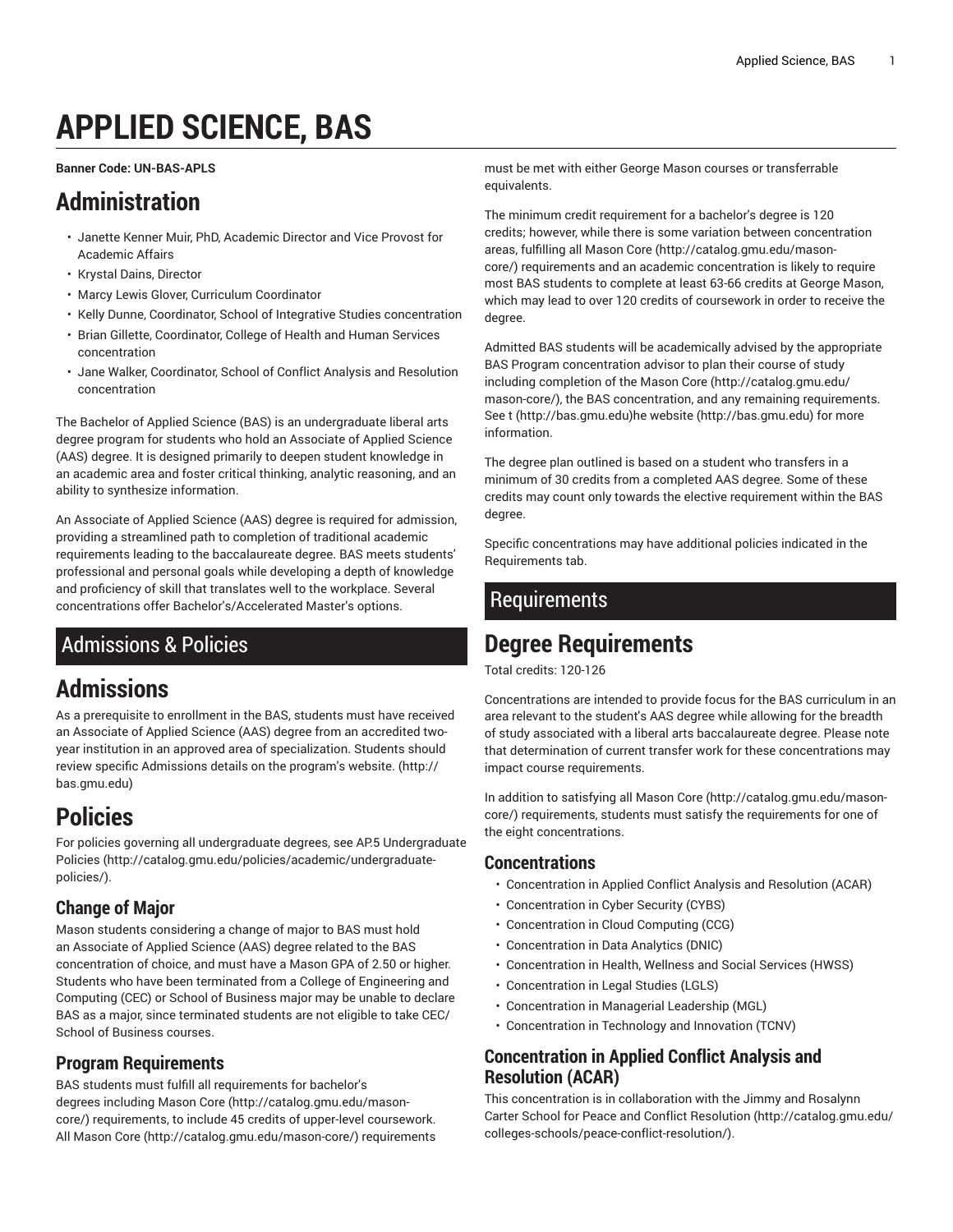| Code                                                                                                                                                                                                                                          | <b>Title</b>                                                                                            | <b>Credits</b> |
|-----------------------------------------------------------------------------------------------------------------------------------------------------------------------------------------------------------------------------------------------|---------------------------------------------------------------------------------------------------------|----------------|
| <b>Core Requirement</b>                                                                                                                                                                                                                       |                                                                                                         |                |
| <b>BAS 300</b>                                                                                                                                                                                                                                | <b>Building Professional Competencies</b>                                                               | 3              |
| <b>CONF 101</b>                                                                                                                                                                                                                               | Conflict and Our World (Mason Core)<br>(http://catalog.gmu.edu/mason-core/)                             | 3              |
| <b>CONF 301</b>                                                                                                                                                                                                                               | Research and Inquiry in Conflict<br>Resolution                                                          | 3              |
| <b>CONF 302</b>                                                                                                                                                                                                                               | Culture, Identity, and Conflict                                                                         | 3              |
| Select one of the following                                                                                                                                                                                                                   |                                                                                                         | 3              |
| <b>CONF320</b>                                                                                                                                                                                                                                | Interpersonal Conflict Analysis and<br>Resolution                                                       |                |
| <b>CONF 330</b>                                                                                                                                                                                                                               | Community, Group, and Organizational<br><b>Conflict Analysis and Resolution</b>                         |                |
| <b>CONF 340</b>                                                                                                                                                                                                                               | <b>Global Conflict Analysis and Resolution</b><br>(Mason Core) (http://catalog.gmu.edu/<br>mason-core/) |                |
| <b>Applied Coursework</b>                                                                                                                                                                                                                     |                                                                                                         |                |
| <b>CONF 300</b>                                                                                                                                                                                                                               | Conflict Resolution Techniques and<br>Practice                                                          | 3              |
|                                                                                                                                                                                                                                               | Choose three credits of Skills Coursework from:                                                         | 3              |
| <b>CONF 325</b>                                                                                                                                                                                                                               | Dialogue and Difference                                                                                 |                |
| <b>CONF 370</b>                                                                                                                                                                                                                               | Internship Field Experience                                                                             |                |
| <b>CONF 385</b>                                                                                                                                                                                                                               | International Field Experience                                                                          |                |
| <b>CONF 398</b>                                                                                                                                                                                                                               | <b>Special Topics in Advanced Techniques</b><br>and Practices                                           |                |
| <b>CONF425</b>                                                                                                                                                                                                                                | <b>Mediating Conflict</b>                                                                               |                |
|                                                                                                                                                                                                                                               | or foreign language completed at the 202 level.                                                         |                |
| <b>CONF 490</b>                                                                                                                                                                                                                               | RS: Integration (Mason Core) (http://<br>catalog.gmu.edu/mason-core/)                                   | 3              |
| <b>Electives</b>                                                                                                                                                                                                                              |                                                                                                         |                |
| In consultation with their advisor, students are required to<br>take 18 credits of concentration coursework; at least 9 credits<br>must be from the CONF department. The concentration list<br>can be found in the catalog or on our website. |                                                                                                         |                |
| <b>Total Credits</b>                                                                                                                                                                                                                          |                                                                                                         | 42             |

All BAS students are required to complete a minimum of 120 credit hours of coursework. Students will work with their advisor to determine how to fulfill their outstanding credit hours to ensure they have met all major and university requirements. The number of elective credits that a BAS student may have available will vary by concentration and the amount of applicable transfer coursework the student has been awarded.

### <span id="page-1-0"></span>**Concentration in Cyber Security (CYBS)**

This concentration is in collaboration with the [College of Engineering and](https://cec.gmu.edu/) [Computing \(https://cec.gmu.edu/](https://cec.gmu.edu/)) and is only available to students who graduate with an AAS degree in Cyber Security from a partner school. Full admissions requirements can be viewed on the [program](http://bas.gmu.edu) website ([http://](http://bas.gmu.edu) [bas.gmu.edu\)](http://bas.gmu.edu).

Students must have a C or better in any course that satisfies a prerequisite for an IT course. To graduate with the BAS with a Cyber Security concentration, students must have a C or better in their core, concentration, and technical focus courses.

| Code                                            | <b>Title</b>                                                                                                                                                                                                                                                                                                                                                                                                                                  | <b>Credits</b> |
|-------------------------------------------------|-----------------------------------------------------------------------------------------------------------------------------------------------------------------------------------------------------------------------------------------------------------------------------------------------------------------------------------------------------------------------------------------------------------------------------------------------|----------------|
| <b>Core Requirements</b>                        |                                                                                                                                                                                                                                                                                                                                                                                                                                               |                |
| <b>BAS 300</b>                                  | <b>Building Professional Competencies</b>                                                                                                                                                                                                                                                                                                                                                                                                     | 3              |
| <b>BAS 490</b>                                  | Introduction to Research Methods                                                                                                                                                                                                                                                                                                                                                                                                              | 3              |
| or BAS 492                                      | Capstone Development                                                                                                                                                                                                                                                                                                                                                                                                                          |                |
| <b>BAS 491</b>                                  | Applied Sciences Capstone (Mason Core)<br>(http://catalog.gmu.edu/mason-core/)                                                                                                                                                                                                                                                                                                                                                                | 3              |
| or BAS 493                                      | <b>BAS Capstone</b>                                                                                                                                                                                                                                                                                                                                                                                                                           |                |
| <b>Concentration Requirements</b>               |                                                                                                                                                                                                                                                                                                                                                                                                                                               |                |
| <b>IT 104</b>                                   | Introduction to Computing (Mason Core)<br>(http://catalog.gmu.edu/mason-core/)                                                                                                                                                                                                                                                                                                                                                                | 3              |
| IT 105                                          | <b>IT Architecture Fundamentals</b>                                                                                                                                                                                                                                                                                                                                                                                                           | 3              |
| <b>IT 223</b>                                   | <b>Information Security Fundamentals</b>                                                                                                                                                                                                                                                                                                                                                                                                      | 3              |
| IT 304                                          | IT in the Global Economy                                                                                                                                                                                                                                                                                                                                                                                                                      | 3              |
| <b>IT 343</b>                                   | IT Project Management (Fulfills writing<br>intensive requirement)                                                                                                                                                                                                                                                                                                                                                                             | 3              |
| IT 353                                          | Information Defense Technologies                                                                                                                                                                                                                                                                                                                                                                                                              | 3              |
| IT 357                                          | <b>Computer Crime, Forensics, and Auditing</b>                                                                                                                                                                                                                                                                                                                                                                                                | 3              |
| <b>IT 429</b>                                   | Security Accreditation of Information<br>Systems                                                                                                                                                                                                                                                                                                                                                                                              | 3              |
| <b>IT &amp; Cyber Security Transfer Courses</b> |                                                                                                                                                                                                                                                                                                                                                                                                                                               | $21 - 36$      |
| community college.<br><b>Technical Focus</b>    | Specific courses taken at the community college fulfill this<br>requirement. Students should consult with their advisor. The<br>credits awarded vary, depending on coursework taken at the                                                                                                                                                                                                                                                    |                |
|                                                 | Select 15 credit hours of required IT, MBUS, MIS, or other                                                                                                                                                                                                                                                                                                                                                                                    | 15             |
|                                                 | approved coursework from the following. Courses not listed<br>here may be selected in consultation with the advisor. Not<br>all Technical Focus courses listed here are offered online.<br>Students pursuing CYBS online should meet with their advisor<br>to select courses that are offered online. Note: Enrolled<br>undergraduate students who are not declared in a School of<br>Business major are limited to 9 credits of MIS courses. |                |
| <b>IT 369</b>                                   | Data and Application Security                                                                                                                                                                                                                                                                                                                                                                                                                 |                |
| IT 425                                          | <b>Election Security</b>                                                                                                                                                                                                                                                                                                                                                                                                                      |                |
| <b>IT 442</b>                                   | Cloud Infrastructure                                                                                                                                                                                                                                                                                                                                                                                                                          |                |
| IT 451                                          | Cloud Services Management                                                                                                                                                                                                                                                                                                                                                                                                                     |                |
| <b>IT 462</b>                                   | <b>Applied Cyber Threat Analysis</b>                                                                                                                                                                                                                                                                                                                                                                                                          |                |
| <b>IT 481</b>                                   | <b>Cloud Security</b>                                                                                                                                                                                                                                                                                                                                                                                                                         |                |
| <b>IT 499</b>                                   | Special Topics in Information Technology                                                                                                                                                                                                                                                                                                                                                                                                      |                |
| <b>MBUS 300</b><br><b>MBUS 304</b>              | Accounting in a Global Economy<br>Entrepreneurship: Starting and Managing<br>a New Enterprise                                                                                                                                                                                                                                                                                                                                                 |                |
| <b>MBUS 305</b>                                 | Introduction to International Business<br>(Mason Core) (http://catalog.gmu.edu/<br>mason-core/)                                                                                                                                                                                                                                                                                                                                               |                |
| <b>MBUS 306</b>                                 | <b>Managing Projects and Operations</b>                                                                                                                                                                                                                                                                                                                                                                                                       |                |
| <b>MBUS 308</b>                                 | Corporate Finance and Investments in a<br>Global Economy                                                                                                                                                                                                                                                                                                                                                                                      |                |
| <b>MGMT 303</b>                                 | Principles of Management                                                                                                                                                                                                                                                                                                                                                                                                                      |                |
| MIS 303                                         | Introduction to Business Information<br>Systems (Mason Core) (http://<br>catalog.gmu.edu/mason-core/)                                                                                                                                                                                                                                                                                                                                         |                |
| <b>MIS 310</b>                                  | Database Management Systems                                                                                                                                                                                                                                                                                                                                                                                                                   |                |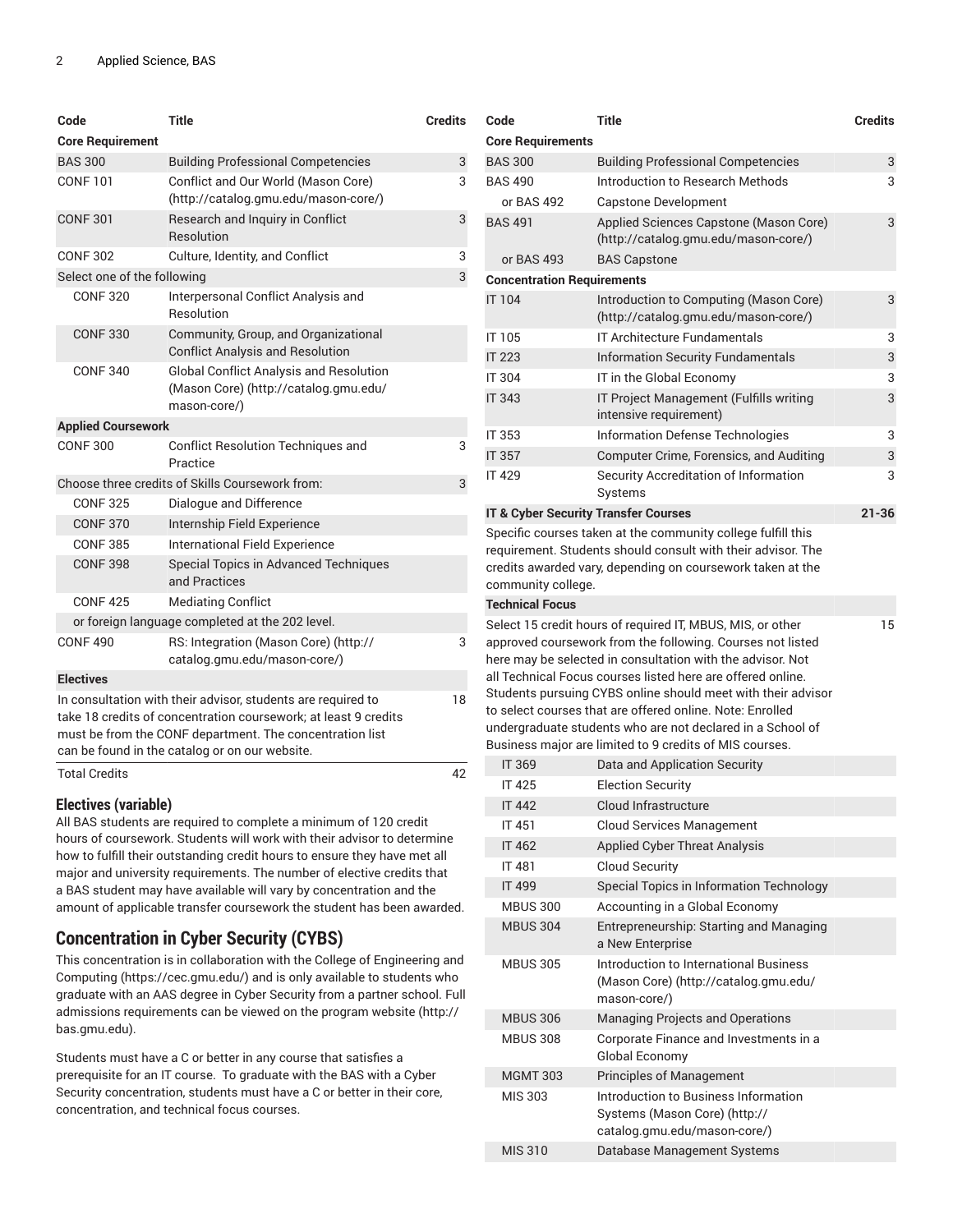| MIS 320         | <b>Networks and Security</b>                      |       |
|-----------------|---------------------------------------------------|-------|
| <b>MIS 330</b>  | <b>Systems Analysis and Design</b>                |       |
| MIS 341         | <b>Cloud Computing Essentials</b>                 |       |
| <b>MIS 441</b>  | Cloud System Management                           |       |
| <b>MKTG 303</b> | <b>Principles of Marketing</b>                    |       |
| <b>HAP 318</b>  | Introduction to IT Methods for Healthcare         |       |
| HAP 360         | Introduction to Health Information<br>Systems     |       |
| <b>COMM 320</b> | <b>Business and Professional</b><br>Communication |       |
| <b>CRIM 310</b> | Introduction to the Intelligence<br>Community     |       |
| <b>CRIM 312</b> | Intelligence Analysis Techniques                  |       |
| <b>CRIM 350</b> | Counterintelligence                               |       |
| Total Credits   |                                                   | 69-84 |

All BAS students are required to complete a minimum of 120 credit hours of coursework. Students will work with their advisor to determine how to fulfill their outstanding credit hours to ensure they have met all major and university requirements. The number of elective credits that a BAS student may have available will vary by concentration and the amount of applicable transfer coursework the student has been awarded.

### <span id="page-2-0"></span>**Concentration in Cloud Computing (CCG)**

This concentration is in collaboration with the [School of Business](http://catalog.gmu.edu/colleges-schools/business/) (<http://catalog.gmu.edu/colleges-schools/business/>) and the College of [Engineering and Computing \(http://catalog.gmu.edu/colleges-schools/](http://catalog.gmu.edu/colleges-schools/engineering-computing/) [engineering-computing/](http://catalog.gmu.edu/colleges-schools/engineering-computing/)) and is only available to students who graduate with an AAS degree in a related field. Full admissions requirements can be viewed on the [program](http://bas.gmu.edu) website [\(http://bas.gmu.edu](http://bas.gmu.edu)).

To graduate with the BAS with a Cloud Computing concentration, students must have a C or better in their core and concentration courses.

| Code                     | Title                                                                          | <b>Credits</b> |
|--------------------------|--------------------------------------------------------------------------------|----------------|
| <b>Core Requirements</b> |                                                                                |                |
| <b>BAS 300</b>           | <b>Building Professional Competencies</b>                                      | 3              |
| <b>BAS 490</b>           | Introduction to Research Methods                                               | 3              |
| or BAS 492               | Capstone Development                                                           |                |
| <b>BAS 491</b>           | Applied Sciences Capstone (Mason Core)<br>(http://catalog.gmu.edu/mason-core/) | 3              |
| or BAS 493               | <b>BAS Capstone</b>                                                            |                |
| <b>Total Credits</b>     |                                                                                | q              |

#### **Additional Concentration Requirements**

In order to complete the Cloud Computing Concentration, students complete one of the two following areas:

| Code                    | Title                                                                                                            | Credits |
|-------------------------|------------------------------------------------------------------------------------------------------------------|---------|
| <b>Cloud Technology</b> |                                                                                                                  |         |
| <b>MATH 108</b>         | <b>Introductory Calculus with Business</b><br>Applications (Mason Core) (http://<br>catalog.gmu.edu/mason-core/) | 3       |
| or MATH 113             | Analytic Geometry and Calculus I (Mason Core)<br>(http://catalog.gmu.edu/mason-core/)                            |         |
| <b>IT 102</b>           | Discrete Structures                                                                                              | 3       |

| <b>Total Credits</b> |                                                                                | 36         |
|----------------------|--------------------------------------------------------------------------------|------------|
| <b>IT 481</b>        | <b>Cloud Security</b>                                                          | 3          |
| <b>IT 461</b>        | Application Development in Cloud                                               | 3          |
| <b>IT 451</b>        | <b>Cloud Services Management</b>                                               | 3          |
| <b>IT 442</b>        | Cloud Infrastructure                                                           | $\sqrt{3}$ |
| IT 343               | <b>IT Project Management</b>                                                   | 3          |
| <b>IT 341</b>        | Data Communications and Network<br>Principles                                  | 3          |
| <b>IT 300</b>        | <b>Modern Telecommunications</b>                                               | 3          |
| or IT 109            | Introduction to Computer Programming                                           |            |
| IT 106               | Introduction to IT Problem Solving Using<br><b>Computer Programming</b>        | 3          |
| IT 105               | <b>IT Architecture Fundamentals</b>                                            | 3          |
| <b>IT 104</b>        | Introduction to Computing (Mason Core)<br>(http://catalog.gmu.edu/mason-core/) | 3          |
| or MATH 125          | Discrete Mathematics I (Mason Core) (http://<br>catalog.gmu.edu/mason-core/)   |            |

**Code Title Credits**

15

| <b>Cloud System Management</b> |                                                                                                       |   |
|--------------------------------|-------------------------------------------------------------------------------------------------------|---|
| <b>MIS 303</b>                 | Introduction to Business Information<br>Systems (Mason Core) (http://<br>catalog.gmu.edu/mason-core/) | 3 |
| MIS 310                        | Database Management Systems                                                                           | 3 |
| <b>MIS 330</b>                 | <b>Systems Analysis and Design</b>                                                                    | 3 |
| MIS 341                        | <b>Cloud Computing Essentials</b>                                                                     | 3 |
| MIS 441                        | <b>Cloud System Management</b>                                                                        | 3 |
| <b>Applied Coursework</b>      |                                                                                                       |   |
|                                |                                                                                                       |   |

Students pursuing Cloud System Management must select 15 credit hours of upper-level coursework from the following. Courses not listed here may be selected in consultation with the advisor. Students must meet the prerequisite requirements for their selected classes.

| IT 343          | <b>IT Project Management</b>                                                                    |
|-----------------|-------------------------------------------------------------------------------------------------|
| <b>IT 442</b>   | <b>Cloud Infrastructure</b>                                                                     |
| <b>IT 451</b>   | <b>Cloud Services Management</b>                                                                |
| <b>IT 461</b>   | Application Development in Cloud                                                                |
| <b>IT 471</b>   | Big Data on Cloud Systems                                                                       |
| <b>IT 481</b>   | <b>Cloud Security</b>                                                                           |
| <b>MBUS 300</b> | Accounting in a Global Economy                                                                  |
| <b>MBUS 304</b> | Entrepreneurship: Starting and Managing<br>a New Enterprise                                     |
| <b>MBUS 305</b> | Introduction to International Business<br>(Mason Core) (http://catalog.gmu.edu/<br>mason-core/) |
| <b>MBUS 306</b> | <b>Managing Projects and Operations</b>                                                         |
| <b>MBUS 308</b> | Corporate Finance and Investments in a<br>Global Economy                                        |
| <b>MGMT 303</b> | <b>Principles of Management</b>                                                                 |
| <b>MIS 320</b>  | <b>Networks and Security</b>                                                                    |
| <b>MIS 410</b>  | <b>Advanced Database Systems</b>                                                                |
| MIS 415         | Information Systems Audit and Control                                                           |
| <b>MIS 420</b>  | <b>Information Security and Assurance</b>                                                       |
| MIS 430         | Data Warehousing                                                                                |
| <b>MIS 431</b>  | Data Mining for Business Applications                                                           |
|                 |                                                                                                 |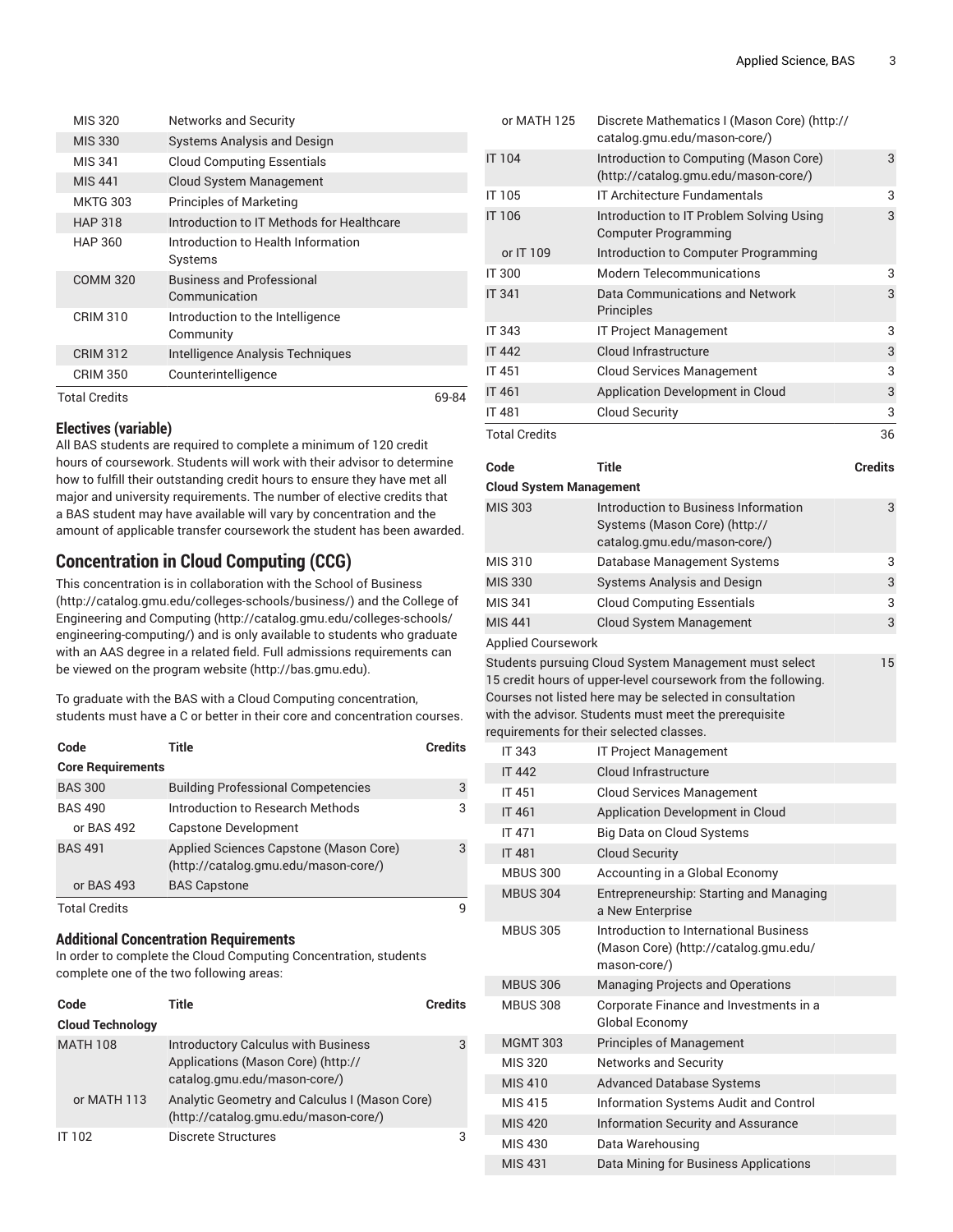| MIS 432              | <b>Advanced Data Mining</b>      |    |  |
|----------------------|----------------------------------|----|--|
| MIS 433              | <b>Programming for Analytics</b> |    |  |
| <b>MKTG 303</b>      | <b>Principles of Marketing</b>   |    |  |
| <b>Total Credits</b> |                                  | 30 |  |

All BAS students are required to complete a minimum of 120 credit hours of coursework. Students will work with their advisor to determine how to fulfill their outstanding credit hours to ensure they have met all major and university requirements. The number of elective credits that a BAS student may have available will vary by concentration and the amount of applicable transfer coursework the student has been awarded.

### <span id="page-3-0"></span>**Concentration in Data Analytics (DNIC)**

This concentration is in collaboration with the [College of Engineering](http://catalog.gmu.edu/colleges-schools/engineering-computing/) [and Computing](http://catalog.gmu.edu/colleges-schools/engineering-computing/) ([http://catalog.gmu.edu/colleges-schools/engineering](http://catalog.gmu.edu/colleges-schools/engineering-computing/)[computing/](http://catalog.gmu.edu/colleges-schools/engineering-computing/)). Full admissions requirements can be viewed on the [program](http://bas.gmu.edu) website ([http://bas.gmu.edu\)](http://bas.gmu.edu).

Students must have a C or better in any course that satisfies a prerequisite for an IT course. To graduate with the BAS with a Data Analytics concentration, students must have a C or better in their core, concentration, and applied coursework courses.

| Code                              | <b>Title</b><br><b>Credits</b>                                                                                   |   |
|-----------------------------------|------------------------------------------------------------------------------------------------------------------|---|
| <b>Core Requirements</b>          |                                                                                                                  |   |
| <b>BAS 300</b>                    | <b>Building Professional Competencies</b>                                                                        | 3 |
| <b>BAS 490</b>                    | Introduction to Research Methods                                                                                 | 3 |
| <b>BAS 491</b>                    | Applied Sciences Capstone (Mason Core)<br>(http://catalog.gmu.edu/mason-core/)                                   | 3 |
| <b>Concentration Requirements</b> |                                                                                                                  |   |
| <b>MATH 108</b>                   | <b>Introductory Calculus with Business</b><br>Applications (Mason Core) (http://<br>catalog.gmu.edu/mason-core/) | 3 |
| or MATH 113                       | Analytic Geometry and Calculus I (Mason Core)<br>(http://catalog.gmu.edu/mason-core/)                            |   |
| <b>STAT 250</b>                   | Introductory Statistics I (Mason Core)<br>(http://catalog.gmu.edu/mason-core/)                                   | 3 |
| <b>STAT 350</b>                   | <b>Introductory Statistics II</b>                                                                                | 3 |
| <b>STAT 362</b>                   | Introduction to Computer Statistical<br>Packages                                                                 | 3 |
| <b>STAT 463</b>                   | Introduction to Exploratory Data Analysis                                                                        | 3 |
| IT 102                            | Discrete Structures                                                                                              | 3 |
| <b>IT 109</b>                     | Introduction to Computer Programming                                                                             | 3 |
| or IT 106                         | Introduction to IT Problem Solving Using Computer<br>Programming                                                 |   |
| <b>IT 209</b>                     | Introduction to Object Oriented<br>Programming                                                                   | 3 |
| or IT 206                         | Object Oriented Techniques for IT Problem Solving                                                                |   |
| <b>IT 309</b>                     | Data Structures and Algorithms in Python                                                                         | 3 |
| or IT 306                         | Data Structures and Algorithms in Java                                                                           |   |
| <b>IT 343</b>                     | <b>IT Project Management</b>                                                                                     | 3 |
| Applied Courcework                |                                                                                                                  |   |

Applied Coursework

Select 9 credit hours of applied coursework from the

following. Courses not listed may be selected in consultation with the advisor.

| CDS 301         | Scientific Information and Data<br>Visualization          |
|-----------------|-----------------------------------------------------------|
| CDS 302         | Scientific Data and Databases                             |
| CDS 303         | Scientific Data Mining                                    |
| <b>STAT 455</b> | <b>Experimental Design</b>                                |
| <b>STAT 456</b> | <b>Applied Regression Analysis</b>                        |
| <b>STAT 460</b> | Introduction to Biostatistics                             |
| <b>STAT 462</b> | <b>Applied Multivariate Statistics</b>                    |
| <b>STAT 465</b> | Nonparametric Statistics and Categorical<br>Data Analysis |
| <b>STAT 474</b> | Introduction to Survey Sampling                           |
| <b>SYST 469</b> | Human Computer Interaction                                |

### <span id="page-3-1"></span>**Concentration in Health, Wellness and Social Services (HWSS)**

This concentration is in collaboration with the [College of Health and](http://catalog.gmu.edu/colleges-schools/health-human-services/) Human [Services](http://catalog.gmu.edu/colleges-schools/health-human-services/) ([http://catalog.gmu.edu/colleges-schools/health](http://catalog.gmu.edu/colleges-schools/health-human-services/)[human-services/\)](http://catalog.gmu.edu/colleges-schools/health-human-services/).

To enroll in this concentration, students must have an AAS in one of the following areas:

- Health Information Management
- Hospitality Management, Nutrition Management specialization
- Nursing
- Physical Therapist Assistant
- Respiratory Therapy

| Code                     | Title                                                                            | <b>Credits</b> |
|--------------------------|----------------------------------------------------------------------------------|----------------|
| <b>Core Requirements</b> |                                                                                  |                |
| <b>BAS 300</b>           | <b>Building Professional Competencies</b>                                        | 3              |
| <b>SOCW 200</b>          | Introduction to Social Work (Mason Core)<br>(http://catalog.gmu.edu/mason-core/) | 3              |
| <b>GCH 205</b>           | Global Health (Mason Core) (http://<br>catalog.gmu.edu/mason-core/)              | 3              |
| <b>NURS 434</b>          | <b>Vulnerable Populations</b>                                                    | 3              |
| <b>BAS 490</b>           | Introduction to Research Methods                                                 | 3              |
| <b>BAS 491</b>           | Applied Sciences Capstone (Mason Core)<br>(http://catalog.gmu.edu/mason-core/)   | 3              |
| <b>Total Credits</b>     |                                                                                  | 18             |

#### **Additional Concentration Requirements**

To complete the Health, Wellness and Social Services concentration, students must complete one of the two following areas:

| Code                              | Title                                              | <b>Credits</b> |
|-----------------------------------|----------------------------------------------------|----------------|
| <b>Health Care Administration</b> |                                                    |                |
| <b>HAP 301</b>                    | Health Care Delivery in the United States          | 3              |
| HAP 360                           | Introduction to Health Information<br>Systems      | 3              |
| <b>HAP 442</b>                    | Introduction to Health Care Politics and<br>Policy | 3              |
| SOCW 380                          | <b>Changing Social Policies and Systems</b>        | З              |
| <b>Total Credits</b>              |                                                    | 12             |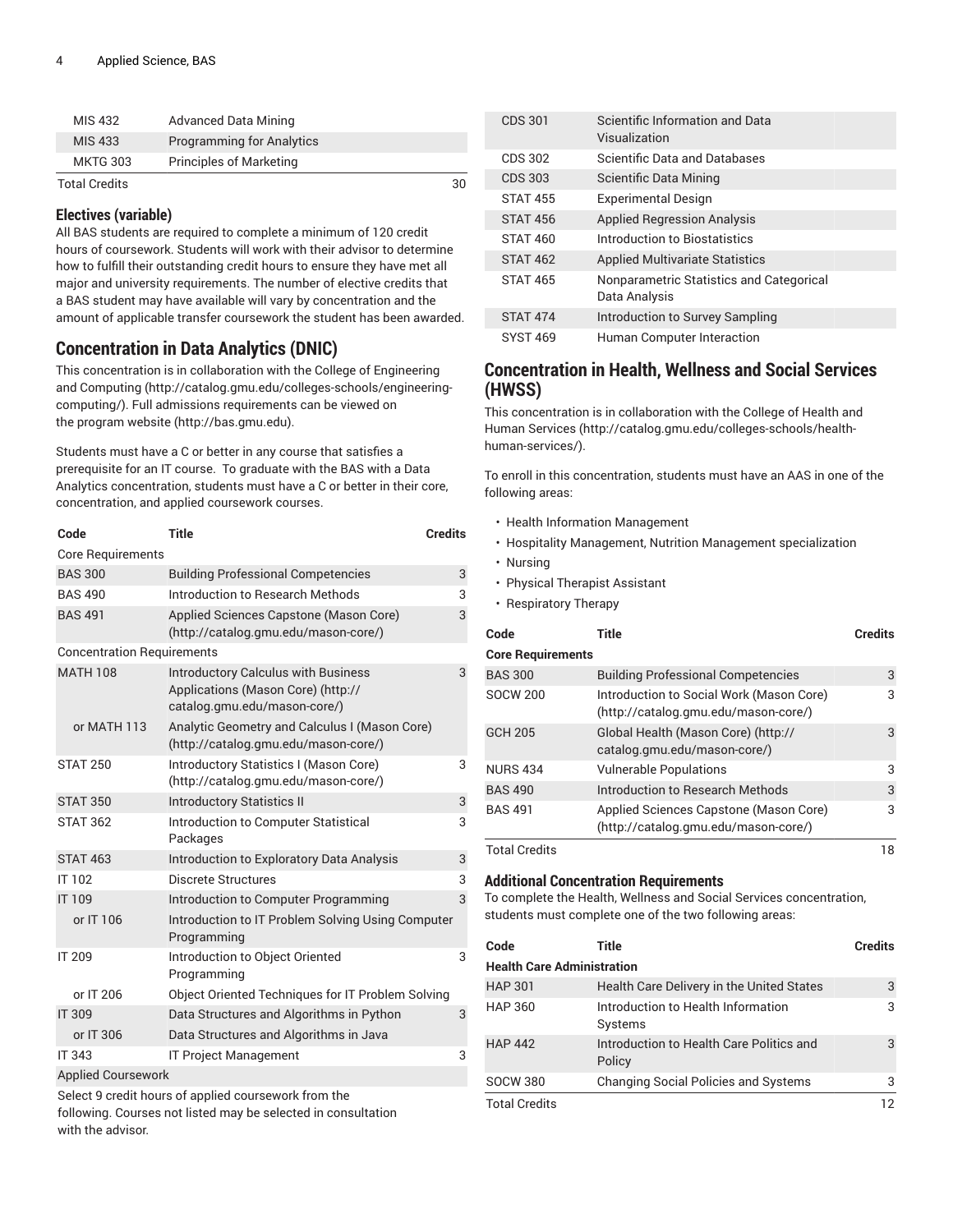| Code                           | Title                                                                                              | <b>Credits</b> |
|--------------------------------|----------------------------------------------------------------------------------------------------|----------------|
|                                | <b>Physical and Mental Health Care Delivery</b>                                                    |                |
| <b>HAP 301</b>                 | Health Care Delivery in the United States                                                          | 3              |
| <b>NUTR 295</b>                | Introduction to Nutrition (Mason Core)<br>(http://catalog.gmu.edu/mason-core/)                     | 3              |
| Select one from the following: |                                                                                                    | 3              |
| GCH 360                        | <b>Health and Environment</b>                                                                      |                |
| <b>HHS 432</b>                 | <b>Healthy Aging</b>                                                                               |                |
| <b>SOCW 375</b>                | Human Behavior and the Family<br>Life Course (Mason Core) (http://<br>catalog.gmu.edu/mason-core/) |                |
| <b>SOCW 435</b>                | Introduction to Gerontology                                                                        |                |
| <b>SOCW 483</b>                | Selected Topics in Social Work<br>Intervention                                                     |                |
| <b>Total Credits</b>           |                                                                                                    | q              |

All BAS students are required to complete a minimum of 120 credit hours of coursework. Students will work with their advisor to determine how to fulfill their outstanding credit hours to ensure they have met all major and university requirements. The number of elective credits that a BAS student may have available will vary by concentration and the amount of applicable transfer coursework the student has been awarded.

### <span id="page-4-0"></span>**Concentration in Legal Studies (LGLS)**

This concentration is in collaboration with School of [Integrative](http://catalog.gmu.edu/colleges-schools/humanities-social-sciences/integrative-studies/) Studies ([http://catalog.gmu.edu/colleges-schools/humanities-social-sciences/](http://catalog.gmu.edu/colleges-schools/humanities-social-sciences/integrative-studies/) [integrative-studies/](http://catalog.gmu.edu/colleges-schools/humanities-social-sciences/integrative-studies/)), [College of Humanities and Social Sciences \(http://](http://catalog.gmu.edu/colleges-schools/humanities-social-sciences/) [catalog.gmu.edu/colleges-schools/humanities-social-sciences/\)](http://catalog.gmu.edu/colleges-schools/humanities-social-sciences/), and Schar School of Policy and [Government](http://catalog.gmu.edu/colleges-schools/policy-government/) ([http://catalog.gmu.edu/](http://catalog.gmu.edu/colleges-schools/policy-government/) [colleges-schools/policy-government/\)](http://catalog.gmu.edu/colleges-schools/policy-government/).

| Code                              | Title                                                                                     | <b>Credits</b> |
|-----------------------------------|-------------------------------------------------------------------------------------------|----------------|
| <b>Core Requirements</b>          |                                                                                           |                |
| <b>BAS 300</b>                    | <b>Building Professional Competencies</b>                                                 | 3              |
| <b>BAS 490</b>                    | Introduction to Research Methods                                                          | 3              |
| <b>BAS 491</b>                    | Applied Sciences Capstone (Mason Core)<br>(http://catalog.gmu.edu/mason-core/)            | 3              |
| <b>Concentration Requirements</b> |                                                                                           |                |
| <b>Required Courses:</b>          |                                                                                           |                |
| <b>INTS 300</b>                   | Law and Justice (Mason Core) (http://<br>catalog.gmu.edu/mason-core/)                     | 3              |
|                                   | Additional Courses (minimum 18 credits):                                                  | 18             |
| <b>BULE 303</b>                   | <b>Legal Environment of Business</b>                                                      |                |
| <b>CLAS 330</b>                   | Roman Law and Society                                                                     |                |
| <b>COMM 230</b>                   | Case Studies in Persuasion                                                                |                |
| <b>COMM 430</b>                   | Persuasion                                                                                |                |
| <b>COMM 475</b>                   | Journalism Law                                                                            |                |
| <b>CONF425</b>                    | <b>Mediating Conflict</b>                                                                 |                |
| <b>CRIM 100</b>                   | Introduction to Criminal Justice (Mason<br>Core) (http://catalog.gmu.edu/mason-<br>core/) |                |
| <b>CRIM 220</b>                   | Introduction to Law and Society                                                           |                |
| <b>CRIM 301</b>                   | Public Law and the Judicial Process                                                       | 3              |
| or GOVT 301                       | <b>Public Law and the Judicial Process</b>                                                |                |

| <b>CRIM 405</b>      | Law and Justice around the World (Mason<br>Core) (http://catalog.gmu.edu/mason-<br>core/)                    |    |
|----------------------|--------------------------------------------------------------------------------------------------------------|----|
| <b>CRIM 406</b>      | Family Law and the Justice System                                                                            |    |
| <b>CRIM 407</b>      | Advanced Topics in Law and Society                                                                           |    |
| <b>CRIM 422</b>      | <b>Controversial Legal Issues</b>                                                                            |    |
| <b>CRIM 423</b>      | Constitutional Law: Civil Rights and<br>Liberties                                                            |    |
|                      | or GOVT 423 Constitutional Law: Civil Rights and Liberties                                                   |    |
| <b>CRIM 424</b>      | Constitutional Law: Criminal Process and<br>Rights                                                           |    |
| <b>CRIM 430</b>      | <b>Criminal Law</b>                                                                                          |    |
| <b>ECON 415</b>      | Law and Economics                                                                                            |    |
| GOVT 103             | <b>Introduction to American Government</b><br>(Mason Core) (http://catalog.gmu.edu/<br>mason-core/)          |    |
| GOVT 407             | Law and Society                                                                                              |    |
| <b>GOVT 443</b>      | Law and Ethics of War                                                                                        |    |
| GOVT 446             | International Law and Organization                                                                           |    |
| <b>GOVT 452</b>      | Administrative Law and Procedures                                                                            |    |
| <b>HAP 312</b>       | <b>Healthcare Law</b>                                                                                        |    |
| <b>HDFS 401</b>      | Family Law and Public Policy                                                                                 |    |
| <b>INTS 202</b>      | <b>Public Speaking and Critical</b><br>Thinking Skills (Mason Core) (http://<br>catalog.gmu.edu/mason-core/) |    |
| <b>INTS 304</b>      | Social Movements and Community<br>Activism (Mason Core) (http://<br>catalog.gmu.edu/mason-core/)             |    |
| <b>INTS 305</b>      | <b>Conflict Resolution and Transformation</b>                                                                |    |
| <b>INTS 336</b>      | Poverty, Wealth and Inequality in the US<br>(Mason Core) (http://catalog.gmu.edu/<br>mason-core/)            |    |
| <b>INTS 362</b>      | Social Justice and Human Rights (Mason<br>Core) (http://catalog.gmu.edu/mason-<br>core/)                     |    |
| <b>INTS 416</b>      | Refugee and Internal Displacement<br>(Mason Core) (http://catalog.gmu.edu/<br>mason-core/)                   |    |
| <b>INTS 417</b>      | Human Trafficking and Smuggling                                                                              |    |
| <b>PRLS 460</b>      | Sport and Recreation Law                                                                                     |    |
| <b>PHIL 311</b>      | Philosophy of Law                                                                                            |    |
| <b>RELI 364</b>      | Religion and Law in the United States                                                                        |    |
| <b>SOCI 301</b>      | Criminology                                                                                                  |    |
| <b>SOCI 302</b>      | Sociology of Delinquency                                                                                     |    |
| <b>Total Credits</b> |                                                                                                              | 33 |

1 Other relevant courses may be selected with advisor approval.

#### **Electives (variable)**

All BAS students are required to complete a minimum of 120 credit hours of coursework. Students will work with their advisor to determine how to fulfill their outstanding credit hours to ensure they have met all major and university requirements. The number of elective credits that a BAS student may have available will vary by concentration and the amount of applicable transfer coursework the student has been awarded.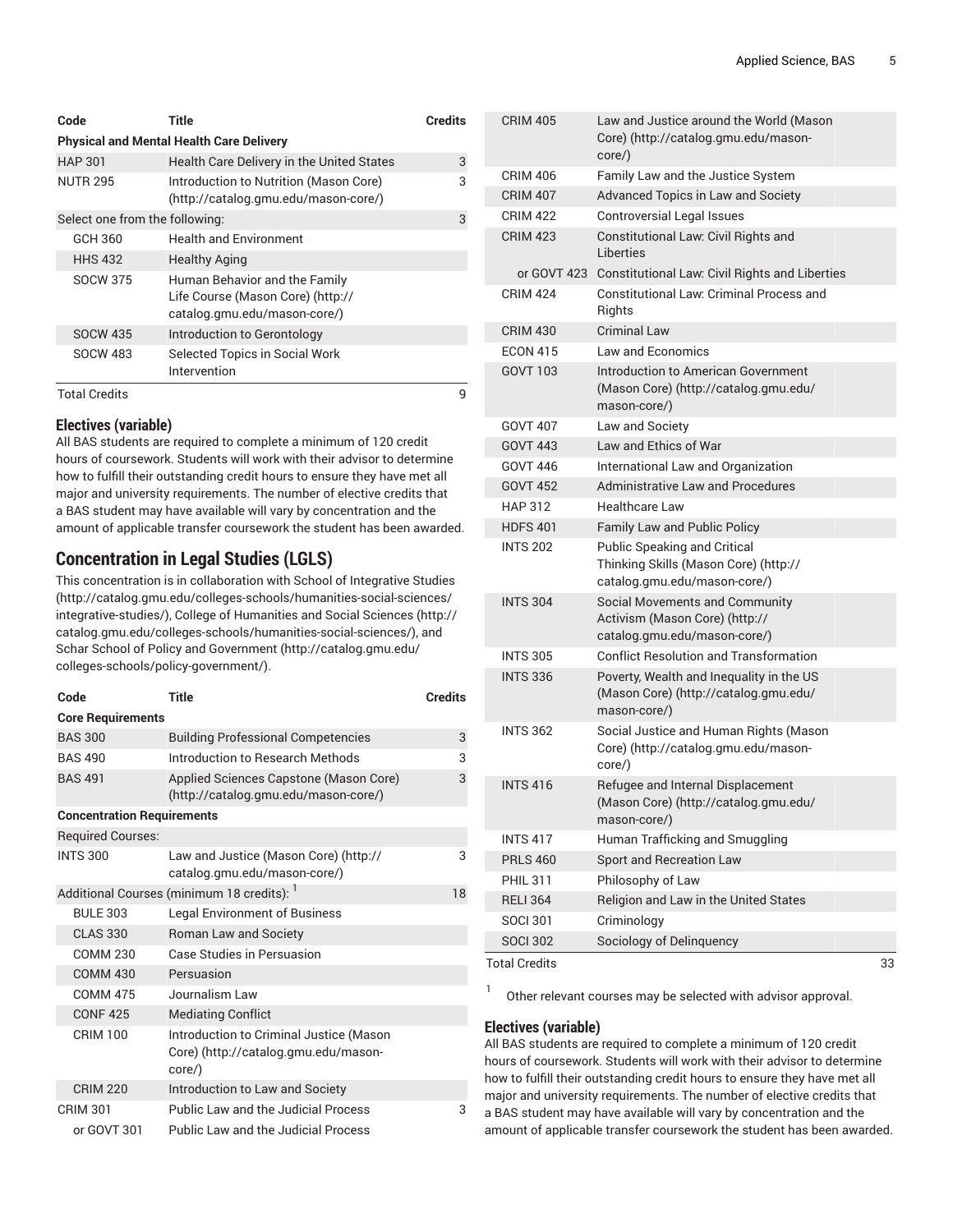# <span id="page-5-0"></span>**Concentration in Managerial Leadership (MGL)**

This concentration is in collaboration with [School of Business \(http://](http://catalog.gmu.edu/colleges-schools/business/) [catalog.gmu.edu/colleges-schools/business/](http://catalog.gmu.edu/colleges-schools/business/)), [College of Humanities and](http://catalog.gmu.edu/colleges-schools/humanities-social-sciences/) [Social Sciences \(http://catalog.gmu.edu/colleges-schools/humanities](http://catalog.gmu.edu/colleges-schools/humanities-social-sciences/)[social-sciences/\)](http://catalog.gmu.edu/colleges-schools/humanities-social-sciences/), and Jimmy and [Rosalynn](http://catalog.gmu.edu/colleges-schools/peace-conflict-resolution/) Carter School for Peace and [Conflict Resolution \(http://catalog.gmu.edu/colleges-schools/peace](http://catalog.gmu.edu/colleges-schools/peace-conflict-resolution/)[conflict-resolution/\)](http://catalog.gmu.edu/colleges-schools/peace-conflict-resolution/).

| Code                              | Title                                                                          | <b>Credits</b> |
|-----------------------------------|--------------------------------------------------------------------------------|----------------|
| <b>Core Requirements</b>          |                                                                                |                |
| <b>BAS 300</b>                    | <b>Building Professional Competencies</b>                                      | 3              |
| <b>BAS 490</b>                    | Introduction to Research Methods                                               | 3              |
| <b>BAS 491</b>                    | Applied Sciences Capstone (Mason Core)<br>(http://catalog.gmu.edu/mason-core/) | 3              |
| <b>Concentration Requirements</b> |                                                                                |                |
| <b>MBUS 306</b>                   | Managing Projects and Operations                                               | 3              |
| <b>MGMT 303</b>                   | <b>Principles of Management</b>                                                | 3              |
| <b>INTS 404</b>                   | <b>Ethics and Leadership</b>                                                   | 4              |
| <b>INTS 435</b>                   | Leadership in a Changing Environment                                           | 4              |
| <b>CONF 300</b>                   | <b>Conflict Resolution Techniques and</b><br>Practice                          | 3              |
| <b>CONF 302</b>                   | Culture, Identity, and Conflict                                                | 3              |
| <b>CONF 320</b>                   | Interpersonal Conflict Analysis and<br>Resolution                              | 3              |
| <b>COMM 320</b>                   | <b>Business and Professional</b><br>Communication                              | 3              |
| <b>COMM 401</b>                   | Interpersonal Communication in the<br>Workplace                                | 3              |
| <b>Total Credits</b>              |                                                                                | 38             |

#### **Electives (variable)**

All BAS students are required to complete a minimum of 120 credit hours of coursework. Students will work with their advisor to determine how to fulfill their outstanding credit hours to ensure they have met all major and university requirements. The number of elective credits that a BAS student may have available will vary by concentration and the amount of applicable transfer coursework the student has been awarded.

# <span id="page-5-1"></span>**Concentration in Technology and Innovation (TCNV)**

This concentration is in collaboration with the [School of Business](http://catalog.gmu.edu/colleges-schools/business/) (<http://catalog.gmu.edu/colleges-schools/business/>) and the [College of](http://catalog.gmu.edu/colleges-schools/engineering-computing/) [Engineering and Computing \(http://catalog.gmu.edu/colleges-schools/](http://catalog.gmu.edu/colleges-schools/engineering-computing/) [engineering-computing/](http://catalog.gmu.edu/colleges-schools/engineering-computing/)).

| Code                                           | Title                                                                          | <b>Credits</b> |
|------------------------------------------------|--------------------------------------------------------------------------------|----------------|
| <b>Core Requirements</b>                       |                                                                                |                |
| <b>BAS 300</b>                                 | <b>Building Professional Competencies</b>                                      | 3              |
| <b>BAS 490</b>                                 | Introduction to Research Methods                                               | 3              |
| <b>BAS 491</b>                                 | Applied Sciences Capstone (Mason Core)<br>(http://catalog.gmu.edu/mason-core/) | 3              |
| <b>Concentration Requirements</b> <sup>1</sup> |                                                                                |                |
| <b>IT 105</b>                                  | <b>IT Architecture Fundamentals</b>                                            | 3              |
| IT 213                                         | Multimedia and Web Design <sup>2</sup>                                         | 3              |
| <b>IT 214</b>                                  | Database Fundamentals <sup>2</sup>                                             | 3              |
| <b>IT 223</b>                                  | <b>Information Security Fundamentals</b>                                       | 3              |
| <b>IT 304</b>                                  | IT in the Global Economy                                                       | 3              |
| <b>IT 343</b>                                  | <b>IT Project Management</b>                                                   | 3              |

| <b>MBUS 300</b>      | Accounting in a Global Economy                                                                        | 3  |
|----------------------|-------------------------------------------------------------------------------------------------------|----|
| <b>MBUS 305</b>      | Introduction to International Business<br>(Mason Core) (http://catalog.gmu.edu/<br>mason-core/)       | 3  |
| <b>MGMT 303</b>      | <b>Principles of Management</b>                                                                       | 3  |
| MIS 303              | Introduction to Business Information<br>Systems (Mason Core) (http://<br>catalog.gmu.edu/mason-core/) | 3  |
| <b>MKTG 303</b>      | <b>Principles of Marketing</b>                                                                        | 3  |
| <b>Total Credits</b> |                                                                                                       | 42 |

- 1 All courses for this concentration are available in an online format with most offered as asynchronous delivery. 2
	- The Information Sciences and Technology department offers 1-credit, self-paced, online review courses; ending with an in-class final exam. Students who register for a 1-credit course and successfully pass will receive credit (not a waiver) for the corresponding 3-credit course. Students who are not successful must take the respective course at Mason to meet their degree requirements.
		- Review courses are available as follows:
		- for IT 213 Multimedia and Web Design: IT 193 Review of Multimedia and Web Design
		- for IT 214 Database Fundamentals: IT 194 Review of Database Fundamentals

### **Electives (variable)**

All BAS students are required to complete a minimum of 120 credit hours of coursework. Students will work with their advisor to determine how to fulfill their outstanding credit hours to ensure they have met all major and university requirements. The number of elective credits that a BAS student may have available will vary by concentration and the amount of applicable transfer coursework the student has been awarded.

# Accelerated Master's

# **Applied Science, BAS (Cyber Security Concentration)/Applied Information Technology, Accelerated MS Overview**

Highly-qualified students in the [Applied Science, BAS, Cyber Security](#page-1-0) [Concentration](#page-1-0) have the option of obtaining an accelerated [Applied](http://catalog.gmu.edu/colleges-schools/engineering/information-sciences-technology/applied-information-technology-ms/) Information [Technology,](http://catalog.gmu.edu/colleges-schools/engineering/information-sciences-technology/applied-information-technology-ms/) MS ([http://catalog.gmu.edu/colleges-schools/](http://catalog.gmu.edu/colleges-schools/engineering/information-sciences-technology/applied-information-technology-ms/) [engineering/information-sciences-technology/applied-information](http://catalog.gmu.edu/colleges-schools/engineering/information-sciences-technology/applied-information-technology-ms/)[technology-ms/](http://catalog.gmu.edu/colleges-schools/engineering/information-sciences-technology/applied-information-technology-ms/)).

For more detailed information, see AP.6.7 [Bachelor's/Accelerated](http://catalog.gmu.edu/policies/academic/graduate-policies/#ap-6-7) [Master's](http://catalog.gmu.edu/policies/academic/graduate-policies/#ap-6-7) Degrees [\(http://catalog.gmu.edu/policies/academic/graduate](http://catalog.gmu.edu/policies/academic/graduate-policies/#ap-6-7)[policies/#ap-6-7\)](http://catalog.gmu.edu/policies/academic/graduate-policies/#ap-6-7). For policies governing all graduate degrees, see [AP.6](http://catalog.gmu.edu/policies/academic/graduate-policies/) [Graduate](http://catalog.gmu.edu/policies/academic/graduate-policies/) Policies [\(http://catalog.gmu.edu/policies/academic/graduate](http://catalog.gmu.edu/policies/academic/graduate-policies/)[policies/](http://catalog.gmu.edu/policies/academic/graduate-policies/)).

### **Admission Requirements**

Students in the Applied Science, BAS, Cyber Security Concentration program may apply to this option if they have earned 60 undergraduate credits with an overall GPA of at least 3.30. They may begin taking graduate-level courses once they have earned 75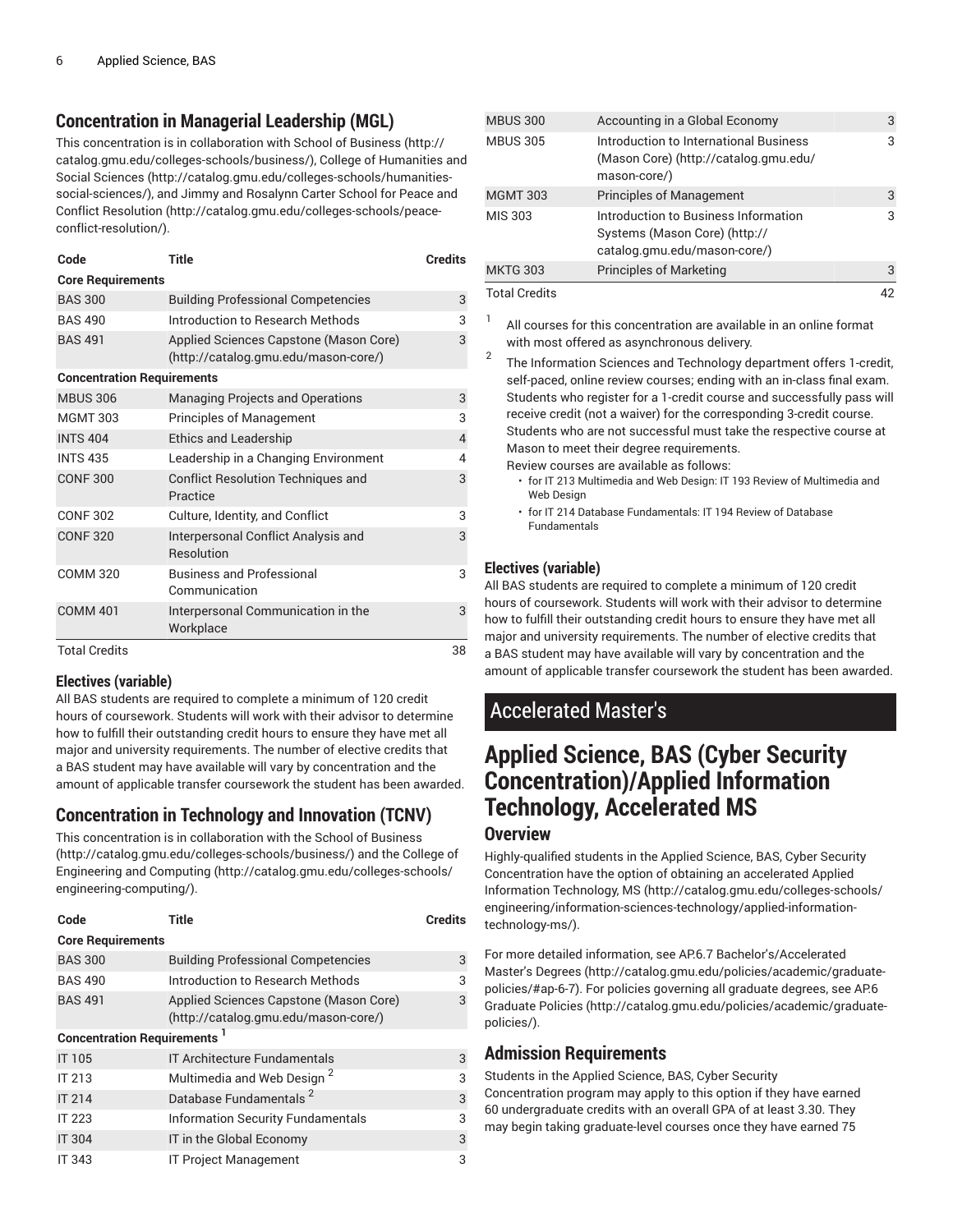undergraduate credits. Criteria for admission are identical to criteria for admission to the Applied Information Technology, MS program.

### **Accelerated Option Requirements**

Students must complete all credits that satisfy requirements for the BAS and MS programs, with up to 12 credits overlapping from the following courses:

| Code           | Title                                                        | <b>Credits</b> |
|----------------|--------------------------------------------------------------|----------------|
| AIT 512        | Algorithms and Data Structures<br>Essentials                 | 3              |
| or AIT 580     | Analytics: Big Data to Information                           |                |
| <b>AIT 524</b> | Database Management Systems                                  | 3              |
| AIT 542        | <b>Fundamentals of Computing Platforms</b>                   | 3              |
| AIT 660        | Cyber Security Fundamentals <sup>1</sup>                     | 3              |
| AIT 664        | Information: Representation, Processing<br>and Visualization | 3              |

1 This course is only applicable to the CYBR and ITMG concentrations in the MSAIT. Students planning to pursue CBHS or DAIN should select a different course.

Note: When selecting between AIT 512 and AIT 580, students should select the course that aligns with the MSAIT concentration they intend to pursue.

# **Degree Conferral**

Students must apply the semester before they expect to complete the BAS requirements to have the BAS degree conferred. In addition, at the beginning of the student's final undergraduate semester, students must complete a Bachelor's/Accelerated Master's Transition form that is submitted to the Office of the University Registrar and the VSE Graduate Admissions Office. At the completion of MS requirements, a master's degree is conferred.

# **Applied Science, BAS (Cyber Security Concentration)/Digital Forensics, Accelerated MS**

# **Overview**

Highly-qualified students in the [Applied Science, BAS, Cyber Security](#page-1-0) [Concentration](#page-1-0) have the option of obtaining an accelerated [Digital](http://catalog.gmu.edu/colleges-schools/engineering/electrical-computer/digital-forensics-ms/) [Forensics,](http://catalog.gmu.edu/colleges-schools/engineering/electrical-computer/digital-forensics-ms/) MS [\(http://catalog.gmu.edu/colleges-schools/engineering/](http://catalog.gmu.edu/colleges-schools/engineering/electrical-computer/digital-forensics-ms/) [electrical-computer/digital-forensics-ms/](http://catalog.gmu.edu/colleges-schools/engineering/electrical-computer/digital-forensics-ms/)).

For more detailed information, see AP.6.7 [Bachelor's/Accelerated](http://catalog.gmu.edu/policies/academic/graduate-policies/#ap-6-7) [Master's](http://catalog.gmu.edu/policies/academic/graduate-policies/#ap-6-7) Degrees ([http://catalog.gmu.edu/policies/academic/graduate](http://catalog.gmu.edu/policies/academic/graduate-policies/#ap-6-7)[policies/#ap-6-7](http://catalog.gmu.edu/policies/academic/graduate-policies/#ap-6-7)). For policies governing all graduate degrees, see [AP.6](http://catalog.gmu.edu/policies/academic/graduate-policies/) [Graduate](http://catalog.gmu.edu/policies/academic/graduate-policies/) Policies ([http://catalog.gmu.edu/policies/academic/graduate](http://catalog.gmu.edu/policies/academic/graduate-policies/)[policies/](http://catalog.gmu.edu/policies/academic/graduate-policies/)).

# **Admission Requirements**

Students in the [Applied Science, BAS, Cyber Security Concentration](https://catalog.gmu.edu/colleges-schools/interdisciplinary-programs-courses/applied-science-bas/#cybs) ([https://catalog.gmu.edu/colleges-schools/interdisciplinary-programs](https://catalog.gmu.edu/colleges-schools/interdisciplinary-programs-courses/applied-science-bas/#cybs)[courses/applied-science-bas/#cybs\)](https://catalog.gmu.edu/colleges-schools/interdisciplinary-programs-courses/applied-science-bas/#cybs) program may apply for this option if they have earned 60 undergraduate credits with an overall GPA of at least 3.00. Criteria for admission are identical to criteria for admission to the Digital [Forensics,](http://catalog.gmu.edu/colleges-schools/engineering/electrical-computer/digital-forensics-ms/) MS [\(http://catalog.gmu.edu/colleges-schools/](http://catalog.gmu.edu/colleges-schools/engineering/electrical-computer/digital-forensics-ms/) [engineering/electrical-computer/digital-forensics-ms/\)](http://catalog.gmu.edu/colleges-schools/engineering/electrical-computer/digital-forensics-ms/) program.

Students who are accepted into the BAM Pathway will be allowed to register for graduate level courses after successful completion of a minimum of 75 undergraduate credits and course-specific pre-requisites.

### **Accelerated Option Requirements**

Students must complete all credits that satisfy requirements for the BAS and MS programs, with up to 12 credits overlapping from the following courses:

| Code            | Title                                                     | <b>Credits</b> |
|-----------------|-----------------------------------------------------------|----------------|
| <b>DFOR 510</b> | <b>Digital Forensics Analysis</b>                         | 3              |
| <b>DFOR 660</b> | <b>Network Forensics</b>                                  | 3              |
| <b>DFOR 661</b> | Digital Media Forensics                                   | 3              |
| <b>DFOR 663</b> | Operations of Intrusion Detection for<br><b>Forensics</b> | 3              |
| <b>DFOR 664</b> | Incident Response Forensics                               | З              |

# **Degree Conferral**

Students must apply the semester before they expect to complete the BAS requirements to have the BAS degree conferred. In addition, at the beginning of the student's final undergraduate semester, students must complete a Bachelor's/Accelerated Master's Transition form. At the completion of MS requirements, a master's degree is conferred.

# **Applied Science, BAS (Data Analytics Concentration)/Applied Information Technology, Accelerated MS**

#### **Overview**

Highly-qualified students in the [Applied Science, BAS, Data Analytics](#page-0-2) [Concentration](#page-0-2) have the option of obtaining an accelerated [Applied](http://catalog.gmu.edu/colleges-schools/engineering/information-sciences-technology/applied-information-technology-ms/) Information [Technology,](http://catalog.gmu.edu/colleges-schools/engineering/information-sciences-technology/applied-information-technology-ms/) MS ([http://catalog.gmu.edu/colleges-schools/](http://catalog.gmu.edu/colleges-schools/engineering/information-sciences-technology/applied-information-technology-ms/) [engineering/information-sciences-technology/applied-information](http://catalog.gmu.edu/colleges-schools/engineering/information-sciences-technology/applied-information-technology-ms/)[technology-ms/](http://catalog.gmu.edu/colleges-schools/engineering/information-sciences-technology/applied-information-technology-ms/)).

For more detailed information, see AP.6.7 [Bachelor's/Accelerated](http://catalog.gmu.edu/policies/academic/graduate-policies/#ap-6-7) [Master's](http://catalog.gmu.edu/policies/academic/graduate-policies/#ap-6-7) Degrees [\(http://catalog.gmu.edu/policies/academic/graduate](http://catalog.gmu.edu/policies/academic/graduate-policies/#ap-6-7)[policies/#ap-6-7\)](http://catalog.gmu.edu/policies/academic/graduate-policies/#ap-6-7). For policies governing all graduate degrees, see [AP.6](http://catalog.gmu.edu/policies/academic/graduate-policies/) [Graduate](http://catalog.gmu.edu/policies/academic/graduate-policies/) Policies [\(http://catalog.gmu.edu/policies/academic/graduate](http://catalog.gmu.edu/policies/academic/graduate-policies/)[policies/](http://catalog.gmu.edu/policies/academic/graduate-policies/)).

# **Admission Requirements**

Students in the Applied Science, BAS Data Analytics concentration may apply to this option if they have earned 60 undergraduate credits with an overall GPA of at least 3.30. Students may begin taking the master's level courses once they have earned 75 undergraduate credits.

# **Accelerated Option Requirements**

Students must complete all credits that satisfy requirements for the BAS and MS programs. Students may select up to 12 credits to overlap from the following options. Students should consult with both the BAS and MSAIT advisors.

| Code           | Title                                            | <b>Credits</b> |
|----------------|--------------------------------------------------|----------------|
| AIT 512        | Algorithms and Data Structures<br>Essentials $1$ | 3              |
| or AIT 580     | Analytics: Big Data to Information               |                |
| <b>AIT 524</b> | Database Management Systems                      | 3              |
| AIT 542        | <b>Fundamentals of Computing Platforms</b>       | 3              |